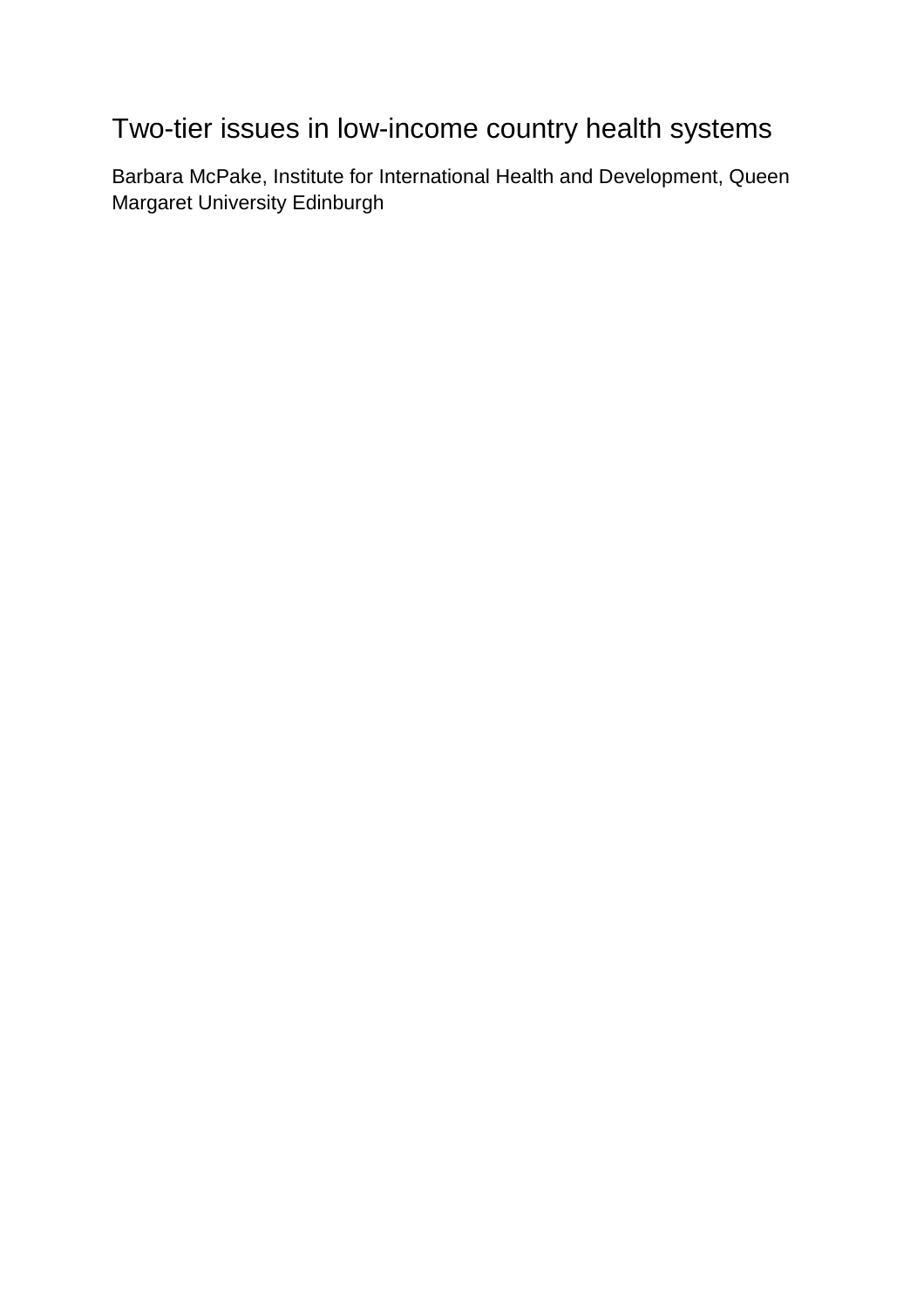# Two-tier issues in low-income country health systems

Barbara McPake, Institute for International Health and Development, Queen Margaret University Edinburgh

# *Short biography:*

Barbara McPake, BA, PhD is a health economist specialising in health policy and health systems research. She has more than 20 years experience in these areas based in three UK university departments. She is currently Director, Institute for International Development. Until 2006 she was Programme Director, Health Systems Development Knowledge Programme of the UK Department for International Development. She has extensive research degree supervision and other postgraduate teaching experience, wide experience in Eastern and Southern Africa and some experience of other developing regions and the UK National Health Service.

Correspondence address: Institute for International Health and Development, Queen Margaret University, Queen Margaret University Drive, Musselburgh, EH21 6UU

E-mail: bmcpake@qmu.ac.uk

Tel: +44 131 474 0000

#### Key messages:

Two-tier situations in health systems are commonplace in low income countries. They are defined as situations in which a single provider offers two services or price discriminates in selling one service.

Analysis of these situations and their outcomes for access, quality of care and equity for health services has under emphasised the importance of the supply side incentives created.

A model (previously published) designed to better understand the implications of the offer of more than one quality level in public hospitals suggests that low quality users may not benefit, especially where there are strong inter-relationships between the demands for the two services

The model raises concerns for the implications of exemption policy, informal charging, insurance reform and pharmaceutical pricing that suggest a number of important areas of further research.

Word count: 6,053 (4,566 without front material, abstract and references)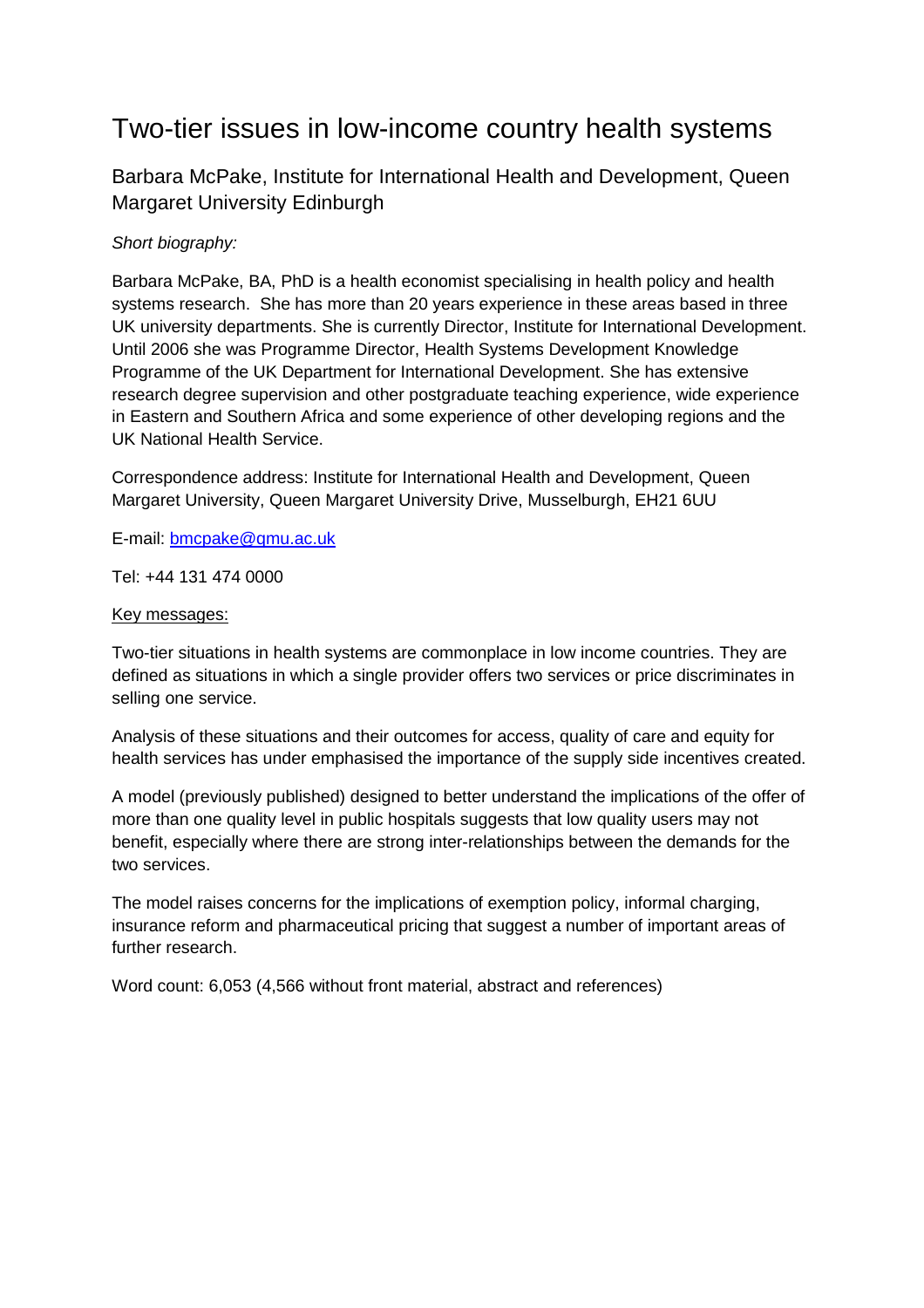#### Abstract

Two-tier situations, defined as those in which a single provider offers two services or price discriminates in selling one service are commonplace in low income countries' health systems. Examples include the provision of public and private wards in public hospitals, exemptions, and sliding scale charging systems and health facilities that negotiate separately with multiple third party payers.

Analysis of these situations and their outcomes for access, quality of care and equity for health services has under emphasised the importance of the supply side incentives created. These are complex because demands for the services involved are likely to be inter-related with respect to price and quality and a provider cannot alter price or quality levels of one service without considering the implications for the other.

A model (previously published) designed to better understand the implications of the offer of more than one quality level in public hospitals suggests that low quality users may not benefit, especially where there are strong inter-relationships between the demands for the two services. Only subsidy levels responding to the utilisation of the low quality service can protect low quality service users, to some extent.

The model raises concerns for the implications of exemption policy, informal charging, insurance reform and pharmaceutical pricing. The incentives for providers to reduce quality of services provided to exempted patients have generally not been considered. The role of market structure in ensuring that all demands are catered for in an environment of informal pricing has not been studied. Insurance reforms have taken little account of product differentiation incentives inherent in models designed to produce universal access. Strategies that determine international differences in pharmaceutical prices may be undermined by changes in the economic conditions in high income countries. In each area a number of important areas of further research are suggested.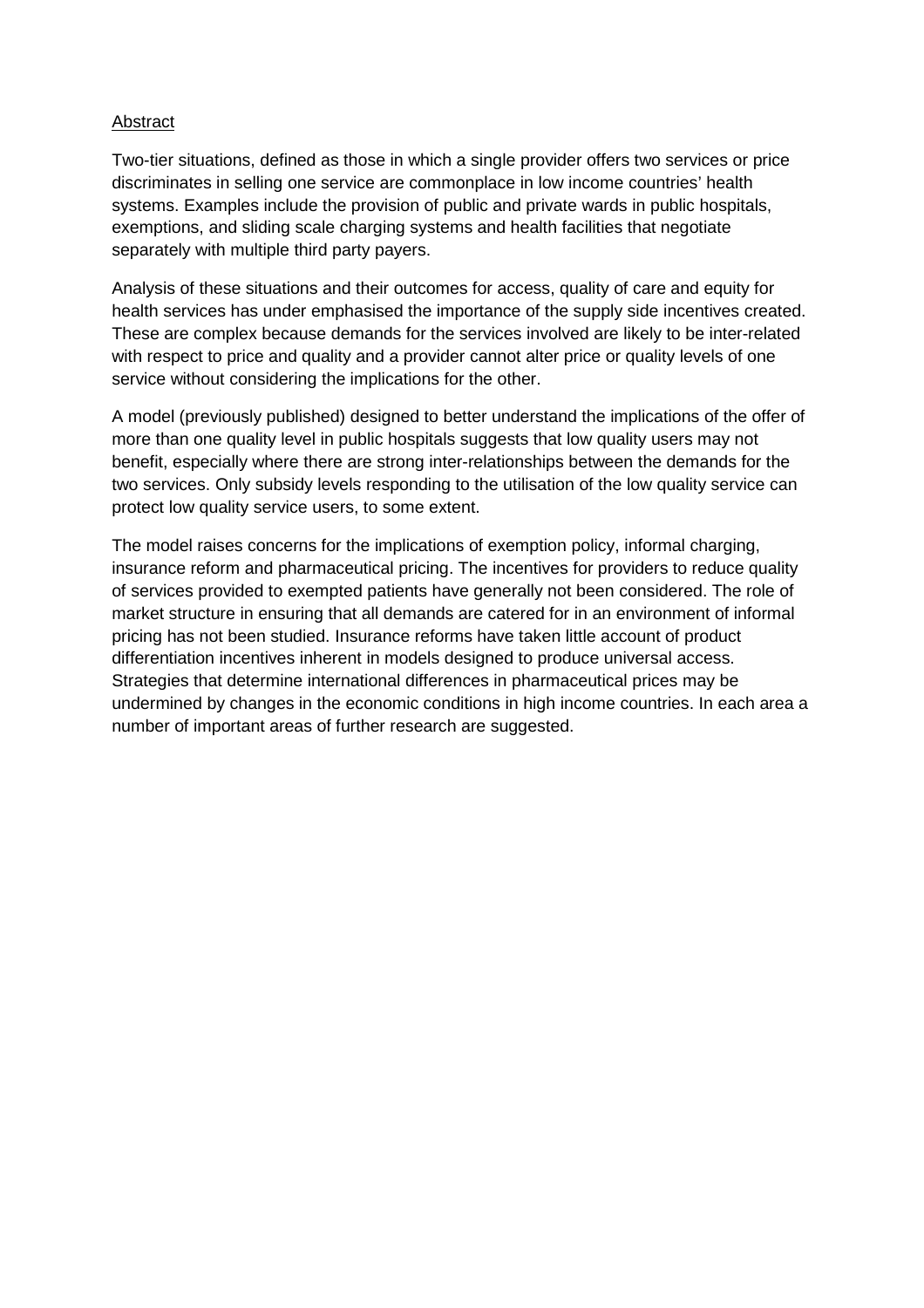## *1. Introduction*

Two-tier provision exists where a single provider offers two services or price discriminates in selling one service. Although the term 'two-tier' will be used throughout the paper, in practice, there may be many tiers, but at least two. The phenomenon can arise wholly within the private sector, or can result from innovations in public provision that involve the marketing of public services.

An example on which much of the thinking that has informed this paper has been developed, is the phenomenon of 'private', 'high-cost', or 'VIP' wards and clinics in public hospitals. This is a case of a single provider (the public hospital) offering two services (a basic service and a superior service). Previous work (McPake et al., 2007) has explored the incentives inherent in this case. The purpose of this paper is to summarise the conclusions of that work for a policy audience unlikely to engage with the formal presentation in that paper, and to explore the further implications of those conclusions for a wider range of situations that are analytically similar.

Superficially at least, there are analytical similarities with the cases of exemptions (price discrimination for the same service, in principle), the offering of multiple health insurance packages by a single insurance agency (differentiated services at differentiated prices), hospital provision of services to clients covered by multiple insurers and under multiple policies (potentially differentiated services reflecting differentiated negotiation outcomes for each client group), the pricing behaviour of pharmaceutical companies in response to different procurers and procurement strategies (price discrimination) and informal charging situations (differentiated price by user; potentially differentiated services).

*2. Incentives in two- tier provision*

*"It is not because of cost that some company or other has open third-class carriages with wooden benches … what the company is trying to do is prevent the passengers who can pay the second-class fare from travelling third-class; it hits the poor not because it wants to hurt them, but to frighten the rich."* 

Dupuit, 19th century (cited in Phelps, date)

The basic insight underpinning this quotation is that demands for the two services or separately priced services may be inter-related. Dupuit recognised the potential for crossquality elasticity: the demand for one service may respond to the quality level of the other. It suggests that providers may use this insight strategically, varying quality levels to maximise profit or revenue, for example and that one strategic option is to constrain basic service quality to encourage demand for a superior service. In principle, cross-price elasticity is also applicable: the demand for one service may respond to the price level of the other.

In our model published in 2007, we constructed a model of the incentives of the situation of private wards in public hospitals in two stages. Utilisation levels of each service, basic and superior, were modelled as dependent on the prices and qualities of both services. The hospital's 'reaction function' was defined as the set of quality levels it will offer given the price levels for the two services in order to maximise its objective (the objectives of profit and revenue maximisation were compared). An authority, the Ministry of Health, set prices in knowledge of the hospital's reaction function in order to maximise its objective (the cases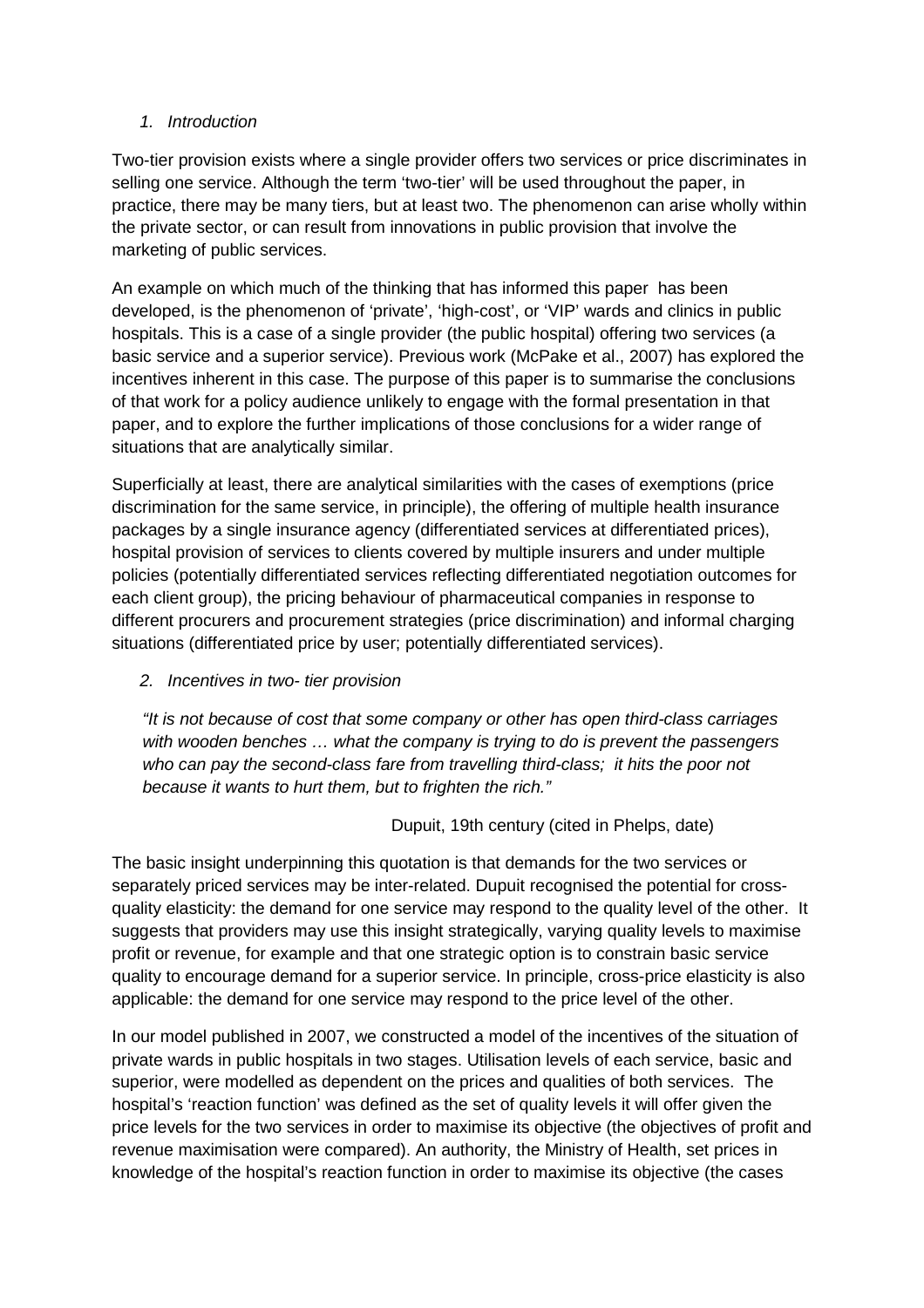below assume the objective is to maximise total utilisation: this assumption is varied in the original paper) and provided a fixed sum subsidy to the hospital. The situations in which the Ministry provided a flat rate subsidy and a subsidy based on the level of basic service provision were also compared. This set up was loosely based on arrangements in Zambia in the late 1990s, the situation which had first inspired the enquiry.

The model generates predictions about the following variables:

- (1) The crude quality ratio (the quality level of the premium service relative to the quality level of the basic service. Quality is modelled as the level of resources allocated to the service.
- (2) The relative price (premium service relative to basic service)
- (3) The 'value for money index' which is the relative price per unit of quality of the premium service compared to the basic service
- (4) The basic service quality level.

It therefore enables insight into the factors influencing equity (variables 1 to 3) and quality (variable 4).

*3. Model results* 

One approach used to understand the results of the model was to simulate the effects of changes in key variables on the outcomes of interest. These simulations used specific values for the variables in the model, which were loosely based on estimates of these for Zambia, sometimes in the absence of data. They showed that as the demand functions for the two services became more strongly inter-related through quality effects (as the crossquality elasticity increased), the quality level of the basic service fell. The crude quality ratio, relative price and value for money indices all also fell, indicating that price and quality levels tended to converge, while 'value for money' increasingly favoured premium service users who paid a lower price per unit of quality throughout the simulation.

Increasing the cross-price elasticity of demand had effects on the value for money index and on basic service quality almost identical to those for cross-quality elasticity. However, the directions of the effect on the relative price and crude quality ratio were opposed. Rather than converging qualities and prices, the two variables increasingly diverged and the two services therefore became increasingly differentiated.

To some degree, these results confirmed Dupuit's insight: the more strongly inter-related were demands for the two services through cross price and quality effects, the more the quality of the basic service was negatively affected – hence mechanisms to protect basic service quality would appear a priority under two-tier provision.

The model also indicated that the manipulation of prices may be a weak mechanism to achieve utilisation, equity and quality goals. Under the specific conditions of the simulation, no level of demand inter-dependence produced an equitable result as measured by the value for money index which measured the relative price paid in the basic and superior service per unit of quality (or unit of resource allocated to the service).

In a further simulation, we considered whether increasing the extent to which the Ministry weighted basic service utilisation more highly than superior service utilisation in making its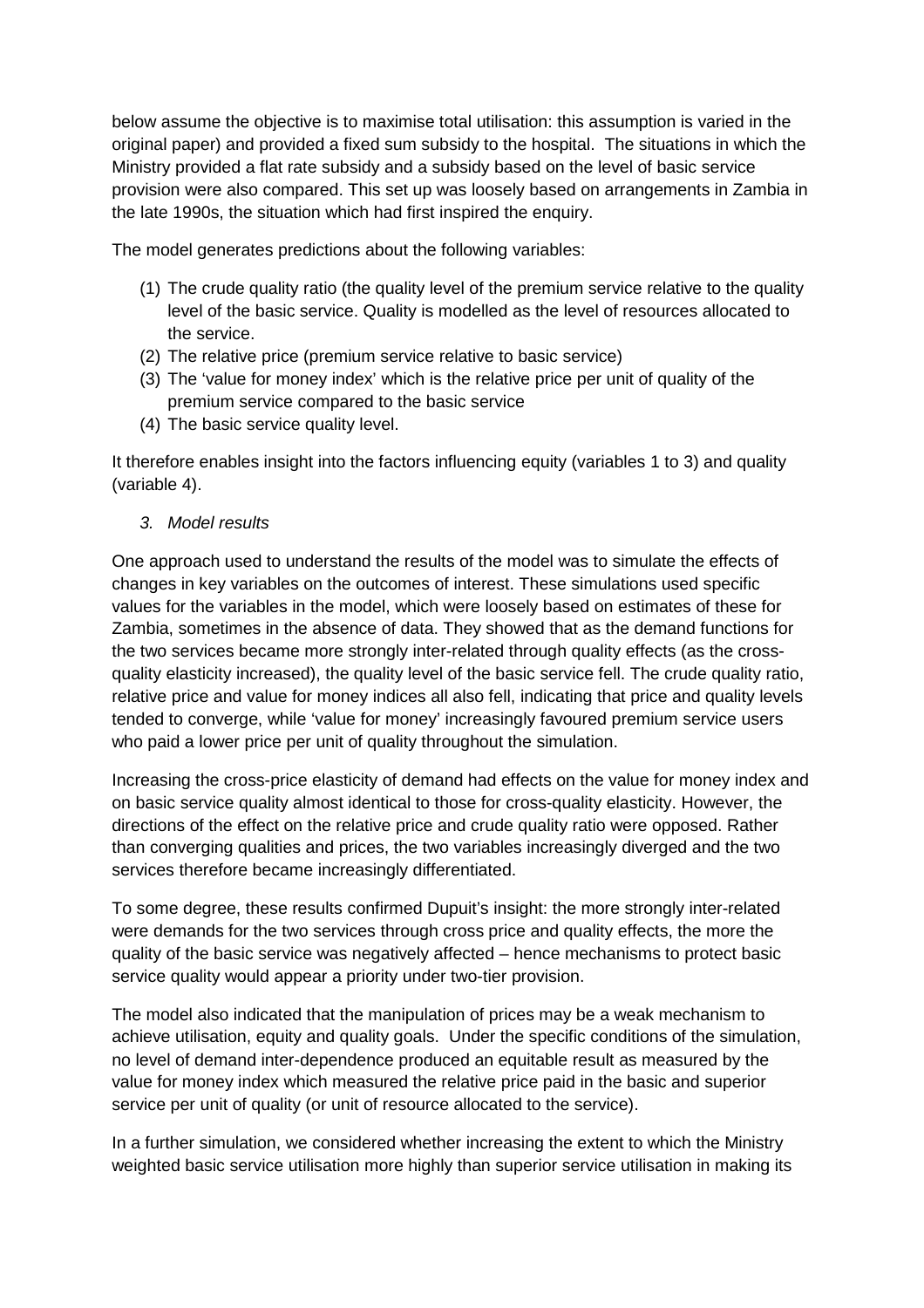price setting decision could alter the outcome. By weighting basic service utilisation more highly, variables were influenced in the expected directions – but even as the weight on basic service provision approached 1, and the weight on superior service provision approached 0, those using the basic service paid more per unit of quality (or unit of resource allocated to them) than those using the premium service (the value for money index did not reach 1).

Finally, we considered whether transforming the flat rate subsidy to a per unit subsidy (while constraining its total to the same level), could improve outcomes. This strategy proved the most effective at securing the improved relative position of basic service users. Resulting in higher basic service quality, lower relative price, hence lower price per unit of quality and in the sole case of all the simulations, a value for money index indicating a lower price paid per unit of service quality for basic service users than for superior service users. The effect on the premium service was to render it more exclusive: higher price, higher quality and lower utilisation. The intuitive explanation is that paying a per unit subsidy for the basic service increased the effective price received per basic user by the hospital. To secure privileges, the superior service users have to outbid this higher price and this is only feasible given higher quality levels.

## *Policy implications of the model for two-tier public hospital provision*

For the case of a private ward or clinic in a public hospital, operating under conditions similar to those modelled, several implications are clear. First, the creation of a second, superior tier of provision does not automatically generate a cross subsidy for the basic service, as often seems to be assumed. Whether or not a cross subsidy that favours the basic service user will be *feasible* depends on the demand conditions: the levels of own and cross price and quality elasticities, or the responsiveness of the demand for the two services to the price and quality conditions in their own and the alternative service and the cost of increasing demand by investing in quality improvement. The extent to which a *feasible* cross-subsidy will be *achieved* depends on supporting policy variables – whether price is set consistent to such a cross-subsidy and whether the payment mechanism supports this outcome.

It has sometimes been suggested that the challenge under two-tier provision is to ensure that the full cost of superior service provision is covered by its price, so ensuring that the public subsidy is dedicated to the group assumed to be poorer, who choose basic services. However, under the assumptions of this model, increasing the price of the superior service increases the hospital's incentives to allocate resources to that service – a price increase for the superior service may not improve the situation and may even worsen it.

#### *The relevance of the model to a wider range of issues in low-income country health systems*

The primary purpose of this paper, however, is to consider the implications of the model for a wider set of situations which on the surface at least have two-tier characteristics.

Low-income country<sup>1</sup> health systems are almost all characterised by inadequate public health spending in relation to what is required for universal coverage with even a basic

 $\overline{a}$ 

 $1$  'Low-income countries' are defined here in line with the definition used by World Bank statistical annexes and distinct from 'middle-income countries' in which universal coverage for basic services may be largely achieved and financed and insurance provision may be widespread.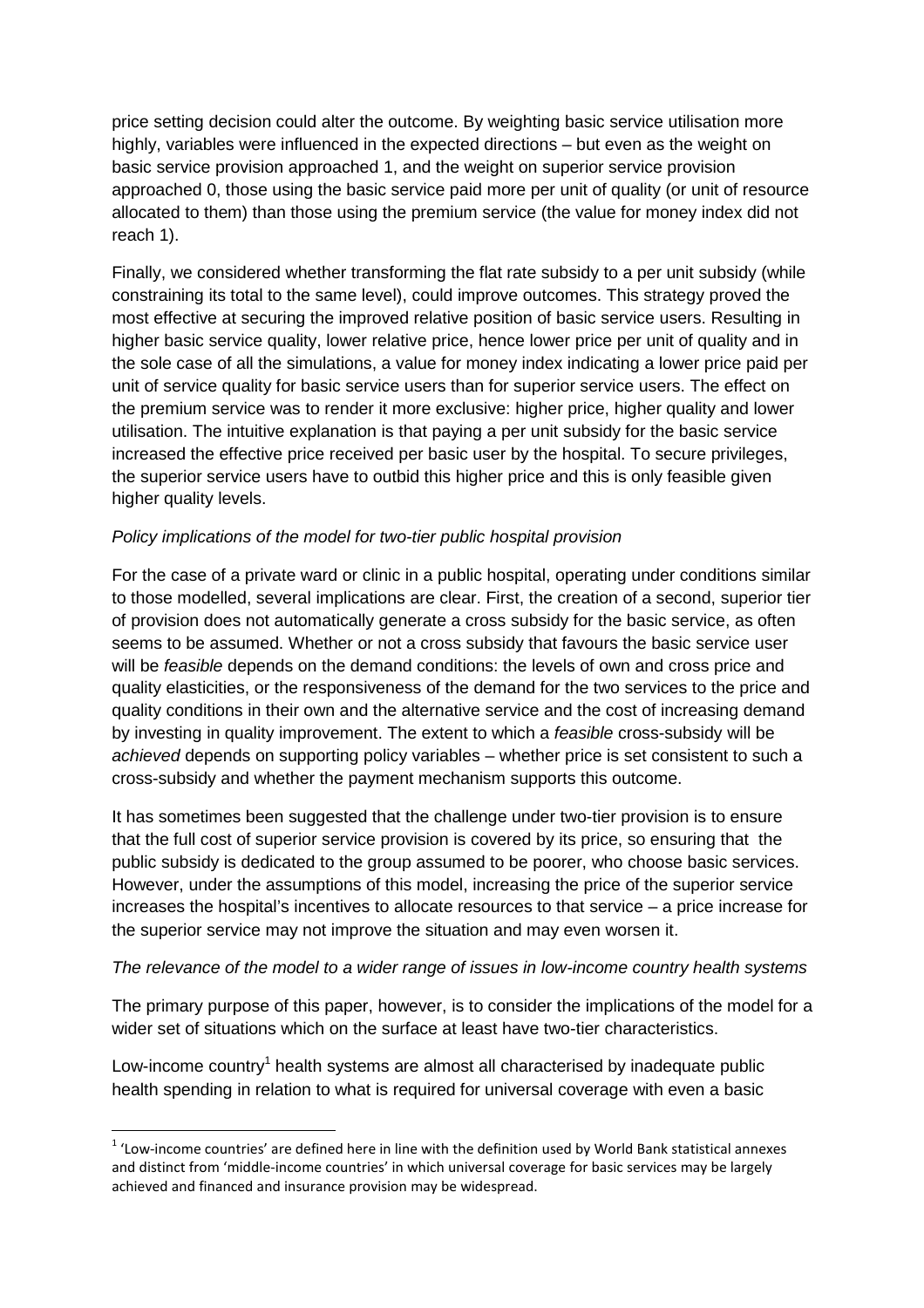health package. In consequence, a public-private mix arises in which a private sector fills gaps, largely on the basis of willingness-to-pay via an out-of-pocket payment system. The out-of-pocket private sector is not the sole preserve of the richer members of the society but extends to almost all economic levels of the population, offering price and quality combinations reflecting differentiated levels of ability to pay (Standing and Bloom, 2002; Mackintosh and Tibandebage, 2007; Mbaga Kida, 2009).

This scenario contrasts to a middle and high-income country scenario where it is realistic to seek universal coverage of essential services through a wholly public sector strategy In the absence of a significantly higher public health budget than any low-income country achieves, even with donor support providing the largest share of the expenditure, universal coverage with even basic services requires private finance which can either be channelled through public or private providers (Rannan-Eliya and Sikurajapathy, 2009).

While universal user fees in the public sector and private provider strategies focused on a singe price-quality combination service exist, they restrict either public or private provider to a limited segment of the potential demand and in consequence, either as business strategies or as strategies to achieve greater inclusion of public services, two-tier provision has found multiple manifestations. The introduction identifies some of these manifestations: exemption systems from public sector user fees; insurance agencies provision of multiple policies with price and quality combinations (broadly defined to include co-payment and deductible levels; choice of provider; inclusion and exclusion of conditions and services); pharmaceutical companies' pricing strategies. The situation in which a provider of health related services in a low-income country restricts their offer to a single segment of the potential demand may even be the exception rather than the rule. In that case, understanding the incentives implicit in targeting multiple demand segments simultaneously is a significant gap. The remainder of this paper considers the extent to which the model developed for two-tier hospital provision can assist in understanding other two- or multi-tier scenarios by focusing on a few examples of those.

#### *Insights generated into exemption policy*

Where user fees are introduced for public health services it is frequently recognised that a segment of demand is consequently excluded and exemptions policies are introduced as a measure to mitigate this exclusion. These range from the exemption of those judged by a means test unable to pay, to the exemption of those presenting with particular conditions judged of high public health importance to the exemption of demographic groups, such as children under 5 or pregnant women (Bitran and Giedion, 2003).

In principle, this appears to produce an analytically relevant situation for the two-tier model. Two groups of patients attempt to access services from the same provider but offering different levels of payment. The model would predict that the levels of quality offered to exempted and non-exempted patients would diverge.

The realities of the implementation of this policy are often complex. A number of empirical studies suggest that means tested exemptions are in practice rarely offered despite the presence of a policy that they should be (Willis, 1993; Gilson et al., 1995; Nyonator and Kutzin, 1999; James et al, 2006), or where offered, that those intended are rarely effectively targeted (Kutzin, 1994). In part this seems to reflect administrative difficulties. Systems to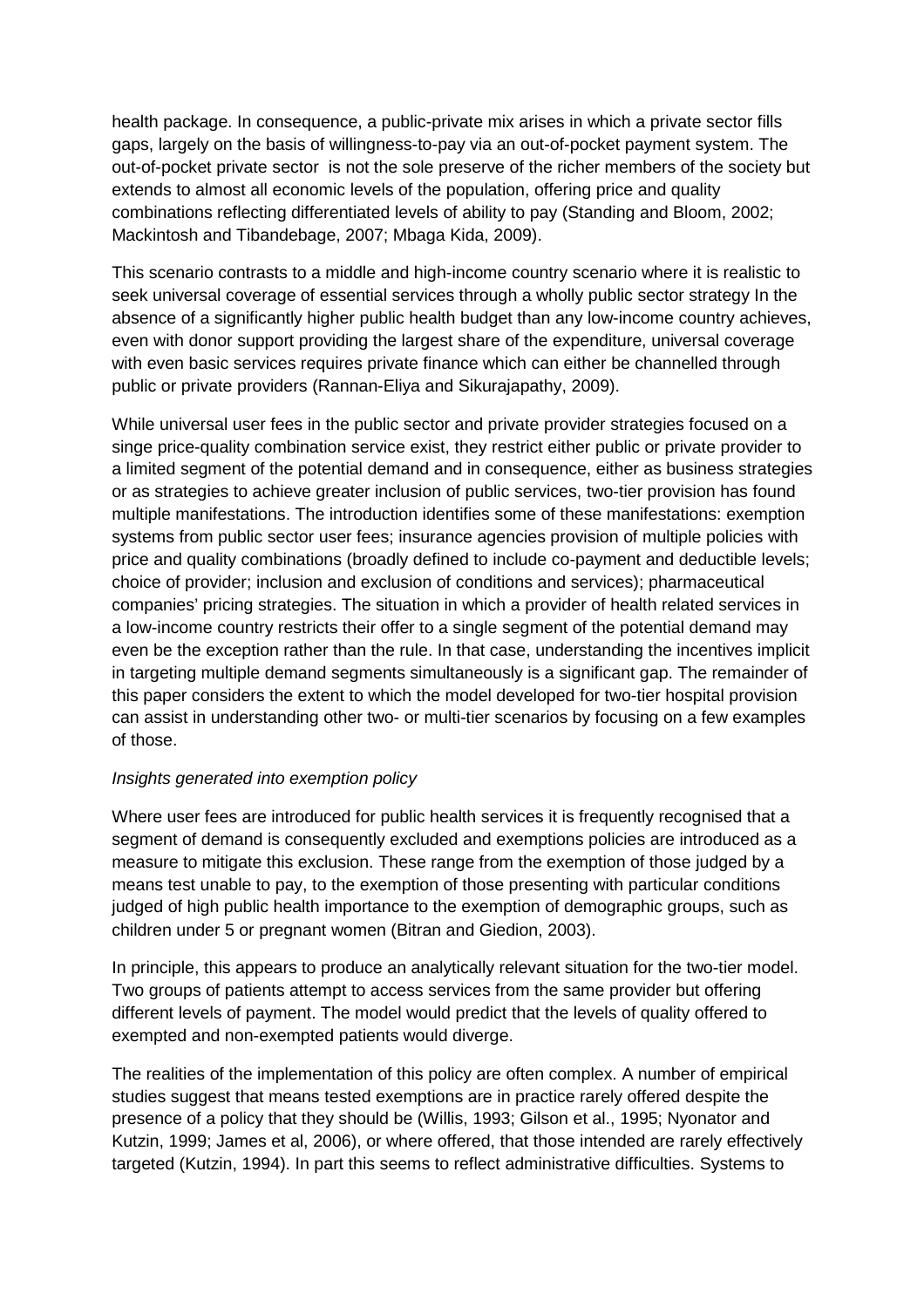identify the poorest are rudimentary and not trusted (Blas and Limbambala, 2001). In part, this may reflect a simpler incentive mechanism than that proposed by our model: where some pay and others do not, the incentive is to refuse treatment to non-payers altogether, in a sense an extreme quality restriction.

Some evidence suggests that the incentive driving the failure to grant exemption is as much related to the presence of payers, as it is to the non-payment of the potentially exempted, reinforcing the insights of the model. In 1990s Zimbabwe, an unsustainably high proportion of users was exempted (Hecht et al., 1993). The difference in Zimbabwe's arrangements to those where almost no-one was exempted is that those providers making exemption decisions did not benefit directly from the user charge revenues – hence their incentives were identical to those of a universal free service.

The need to structure incentives so that exemption is offered in practice, as well as the need to ensure the adequacy of funds so that generalised quality attrition is not associated with higher exemption levels, have led to the policy proposal that exemptions should be funded. Health equity funds such as have operated in Cambodia (Hardeman et al., 2004) and target group focused programmes such as the maternal health exemption programme in Ghana (Witter et al., 2007) reflect this understanding. The model would predict that operating these programmes as a per-unit subsidy rather than a flat-rate subsidy would be the more effective mechanism and this is generally the strategy applied. While paying for a specific service (such as delivery) might appear to protect the subsidy from leaking to other programmes, in practice this would be difficult to enforce, and the model predicts that incentives would exist to use the subsidy to increase the demand for priced services - hence per unit subsidy would in principle also be preferred for a programme such as Ghana's. Under means testing, there is in principle, no need to secure the voluntary willingness to pay (more) of the higher rate paying group and it would be feasible to fund exemption at the same level (in the form of a per-unit subsidy) as the user fee, and eliminate incentives for quality divergence.

Further complexity is introduced by the simultaneous presence of formal and informal fees in many contexts. Exemption from the formal fee need not imply exemption from the pressures to pay an informal fee. Among these pressures is the withholding of elements of quality of care from non-payers. Accounts from Tanzania and Uganda, for example, suggest that the two types of fees are not easily distinguished by users (Mamdani and Bangser, 2004; McPake et al., 1999). It can be consequently difficult analytically to identify formal fee payers, informal fee payers, those exempted from either or both and users' responses to the inherent incentives in the dual fee situation.

Hence, an absence of clear empirical evidence of quality divergence as predicted by the model can be explained. Nevertheless some limited supportive evidence arose from a study in which it happened that a health centre near a prison was included in a study (McPake et al. 1999). In this case the option of refusing treatment appeared unavailable (perhaps because of the authority represented by accompanying prison officials) and the inducing of informal payment would be untenable. Prisoners without any recourse to funds were reported to be treated with watered down antibiotic injections.

Policy debates concerning exemption have tended to focus on the difficulties of effecting the right to a free service by those who qualify. What this discussion suggests is that were successful mechanisms to support this discovered, they might prove insufficient without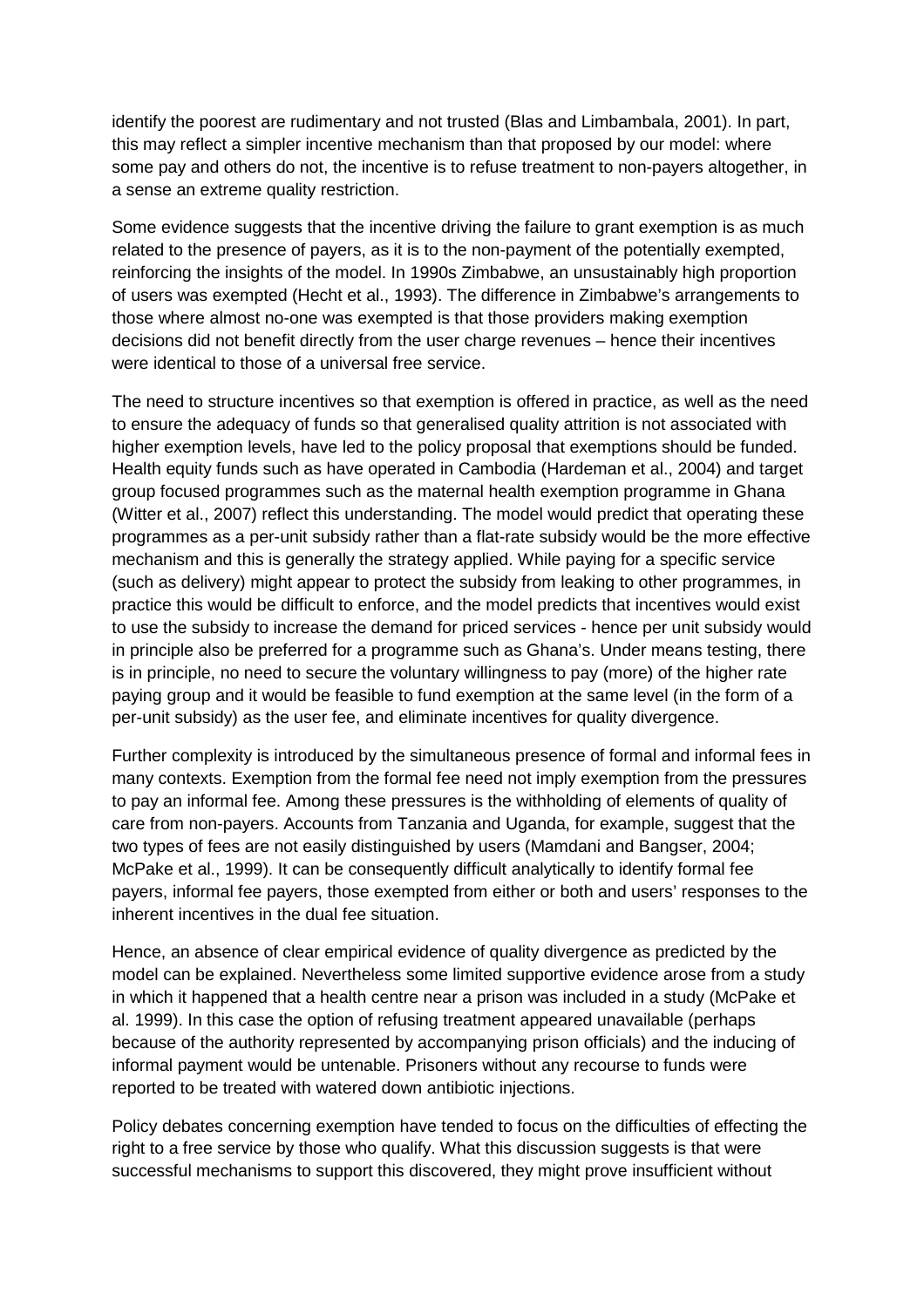careful parallel attention to the protection of the quality of care levels of the exempted. The model supports the external funding of exempted patients at the same level as the user charge to achieve both objectives, a conclusion that is supported by other commentators (for example Bitran and Giedion, 2003).

#### *Insights generated into informal charging*

Informal charging itself can present two (or multi) tier scenarios. Unlike in the model, informal charge levels are not set by an external agent but the provider instead resembles a monopolist (single seller) or oligopolist (one of a few sellers) who sets prices, qualities and service volumes simultaneously.

It might be expected that models exist in the economics literature to explain this more common scenario – similar to that in the airline industry where first, business and economy class packages are constructed in terms of price, amenity and seating volumes simultaneously, or to that in car manufacturing where a range of models from basic to luxury models are simultaneously designed, priced and manufactured in given volumes.

The economics literature uses a number of labels that recognise different aspects of what we are terming a two-tier scenario. Market segmentation refers to the strategy that responds to the range of demands for similar products with differentiated products, multiproduct firms are those that supply more than one of these (although they may also supply products in more than one product range) and price discrimination is the strategy that seeks to elicit the maximum willingness to pay from each demand segment, even if for an identical product, although in practice, at least slight product differentiation is often required to elicit that willingness to pay. A separating menu is a product range with differentiated price and quality combinations aiming to separate consumers with heterogeneous preferences into demands for different products.

There are considerable literatures on all these phenomena, yet there is little attention to the determination of the range of quality levels. For the situation of a monopolist, Mussa and Rosen (1978) show that the development of different price-quality combinations is the predicted response to heterogeneity of consumers. In comparison to competitive scenarios, they suggest that quality levels will be lower for each consumer, and that those with the lowest willingness to pay for quality may be excluded from the market altogether.

Developments of these ideas clarify the circumstances under which separating menus will not be selected (for example Kim and Kim, 1996; Acharya 1998), and further explore the market conditions under which market coverage, or the inclusion of those consumers with lower willingness to pay will be achieved (Gabszewiccz and Thisse, 1980; Shaked and Sutton, 1982; Constantatos and Perrakis, 1997), largely confirming the importance of larger numbers of firms for that to occur.

These predictions seem plausible in comparison to documented realities in informal charging contexts (McPake et al., 1999; Mackintosh and Tibandebage,2007; Mbaga Kida, 2009) Effective monopolists in rural areas, where consumers have little choice, offer low quality and exclude the poorest or least willing to pay (McPake et al., 1999). In more competitive urban areas, more low price-low quality combinations are offered by both public and private providers (Mackintosh and Tibandebage, 2007; Mbaga Kida, 2009). While further exploration of the relationship between price and quality ranges and market structure seem relevant,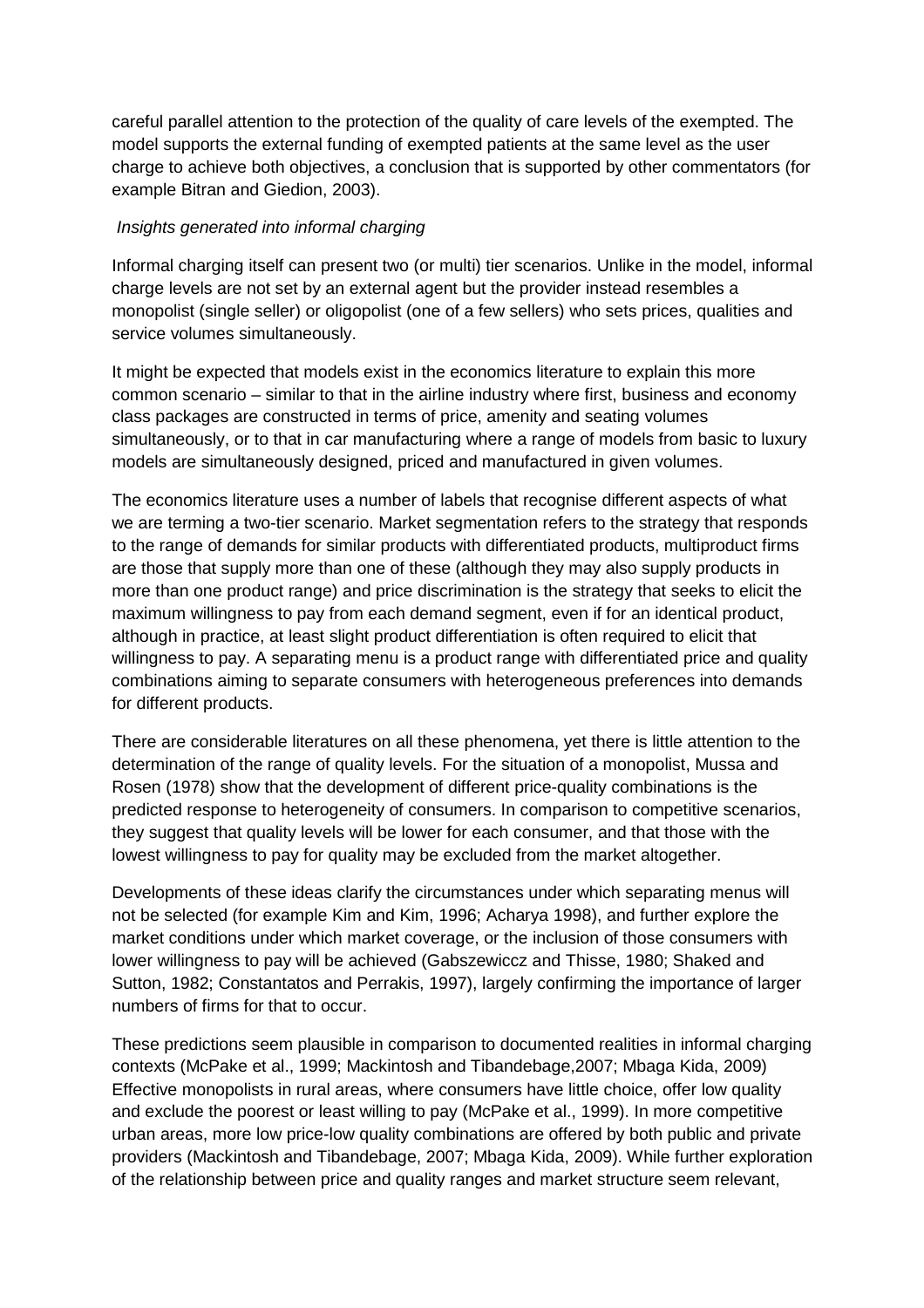there would appear a prima facie case for considering market structure in the design even of public health service delivery strategies where informal charging is a recognised reality.

# *Insights generated into insurance packaging*

In traditional Latin American health systems, there was separation of market segments such that insurer-provider partnerships each targeted a separate segment of the market. Under reformed models such as in Colombia, Chile and Brazil, insurers and providers have been separated to different degrees while consumer segments have been pooled in an attempt to universalise provision. For example in Colombia, reforms enacted in 1993 created Health Promotion Enterprises to sell insurance packages (including subsidised packages to poorer groups) and contract with a range of provider institutions for the provision of services. The result is that provider institutions such as hospitals contract with a range of Health Promotion Enterprises, negotiating different price-quality combinations with each (Londoño, 1996; Yepes, 2000; McPake et al, 2003).

In principle, hospitals face differential incentives associated with different patient groups and may respond by varying quality levels. Some differentiated quality response is formally negotiated such as through stated exclusions associated with alternative packages. These are observable to consumers at the time of insurance package purchase. As with informal charges, these are likely to provide a range of price-quality combinations responding to the heterogeneity of consumer preferences, and abilities to pay, and responding more completely, the more competitive the market. Hence it should not be expected that such reforms will result in universal provision in the sense of a common quality of provision for all.

What our model also suggests is that further quality differentiation may result where one Health Promotion Enterprise pays a lower price for the same service than another. However, to our knowledge, no research has been conducted that explores this issue and only hypothetical further exploration is possible as to what kinds of manifestations of this behaviour might be plausible. Since patients for whom different prices attached are probably not physically separated, it is not clear whether individual clinicians would recognise patient groups for whom different prices applied. Recognition would be a precondition for discretionary clinician behaviour affecting quality elements such as time spent in examination of patients or in observing basic civilities of conversation. If incentives to discriminate were strong enough, it would be expected that hospitals would evolve systems to allow such discrimination, such as separate wards or other patient labelling mechanisms. Insurers paying higher prices might demand such labelling in return for continued willingness to pay.

#### *Insights generated into pharmaceutical pricing*

It has been argued that cross-national price differences in pharmaceuticals reflect the practice of Ramsay pricing (for example Danzon and Towse, 2003). This implies that pharmaceutical companies set prices reflecting willingness to pay in different economies with generally equitable outcomes: lower pharmaceutical prices pertain in poorer economies.

However, cross-national studies of pharmaceutical prices present mixed evidence on the existence of this phenomenon. It may help to explain why prices in the USA appear higher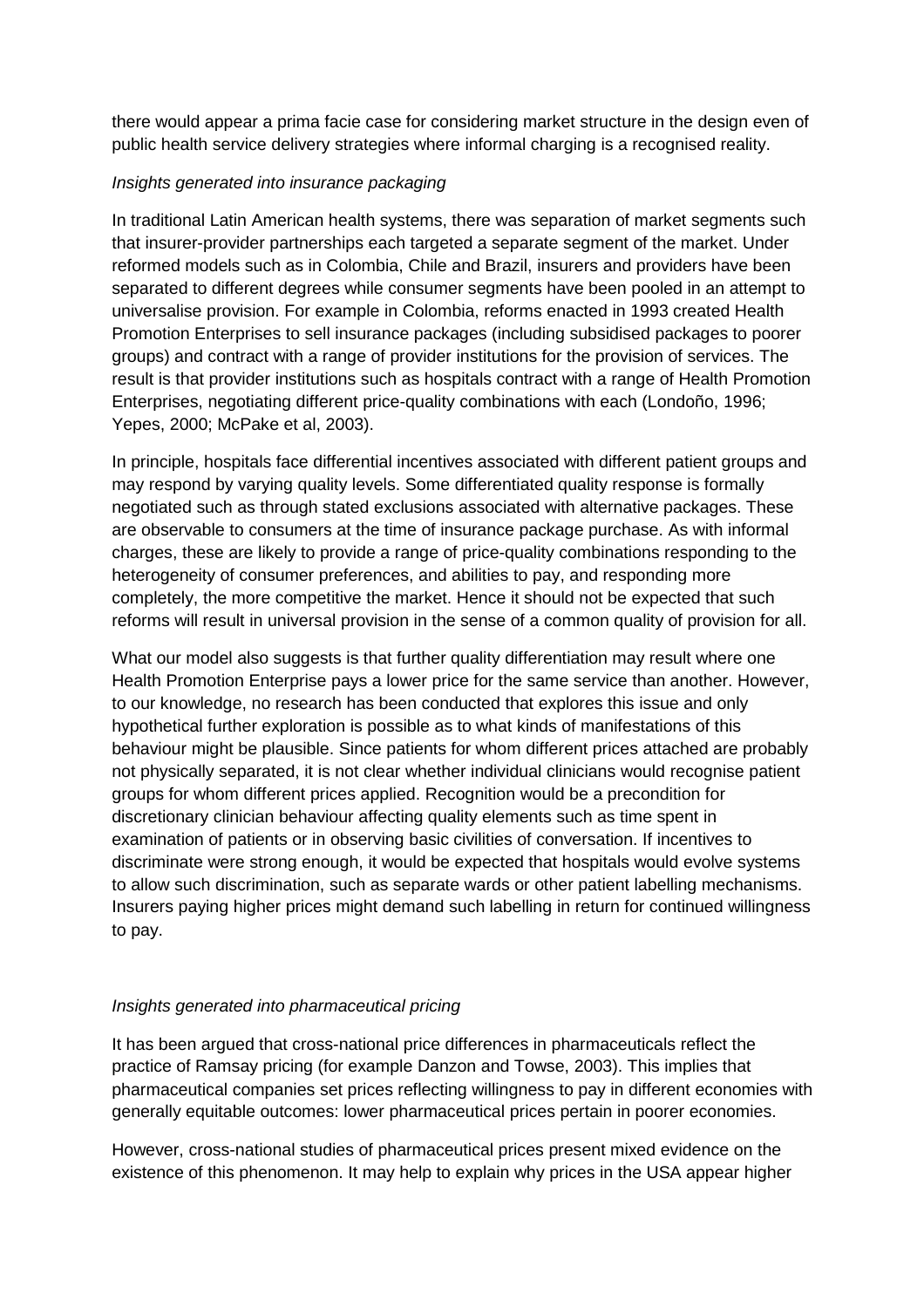than in other OECD countries (Danzon and Furukawa, 2003) but there are also many documented examples of high pharmaceutical prices in very low-income countries and weak correlation between income and price levels (for example Barton, 2001; Scherer and Watal, 2002) that appear to contradict the theory.

One explanation is that markets need to be effectively separated for Ramsey pricing to be a profit maximising strategy for pharmaceutical companies. Concern for the potential for reexport of cheap pharmaceuticals is an acknowledged constraint to low prices in low income countries (Danzon and Towse, 2003). A strategy applied to support market separation is quality differentiation. If the same active ingredient of a pharmaceutical is differentially packaged or labelled in a way that affects quality perceptions, it may have a sufficient depressing effect on the potential demand in a richer country to which it might be reexported that market separation can be achieved. Such strategies are explicitly used. For example, a malaria drug is simultaneously supplied a Coartem in poor, malaria endemic countries and as Riamet to high income economies (Grace, 2003).

Hence the price discrimination that would benefit poor consumers in low income countries with lower prices is contingent on the cross-price and quality elasticities of the demands of consumers in high income countries, with parallel interdependencies to the two-tier model. It is unclear what levels are required of these elasticities to allow for effective market separation or how they are related to income levels and other economic characteristics of high income economies. Important insights could be generated by further research in this area. To provide one example, how might global recession affect the Ramsay-like or other pricing strategies of pharmaceutical companies?

#### *Conclusion*

The two-tier model highlights the potential policy significance of the incentives inherent in arrangements that result in differential prices for different consumers of the services of a single provider. This paper argues that such arrangements are widespread and have many manifestations. They may even be the norm in some low income settings.

The two tier model fits some of these situations poorly and the first gap highlighted is therefore in model development. More theoretical understanding is required of the incentives inherent in a range of two-tier scenarios and to better understand how to more successfully wrest equity, quality and coverage outcomes from systems with multiple manifestations of two tier provision.

Nevertheless, the model is able to directly generate predictions about behaviour in a wider range of situations than it was designed for. While some of these predictions match existing evidence of patterns of provision, in most cases there is no research that addresses the issues raised and therefore a lack of supporting evidence of the operation of the model. A main concern of this paper is therefore to highlight this research gap and its importance for the understanding of the relationship between health system and market arrangements including new forms of public private mix and equitable access to quality health care.

In a number of respects it is clear that debates overlook these issues with potentially negative implications for policy. A few examples illustrate this point.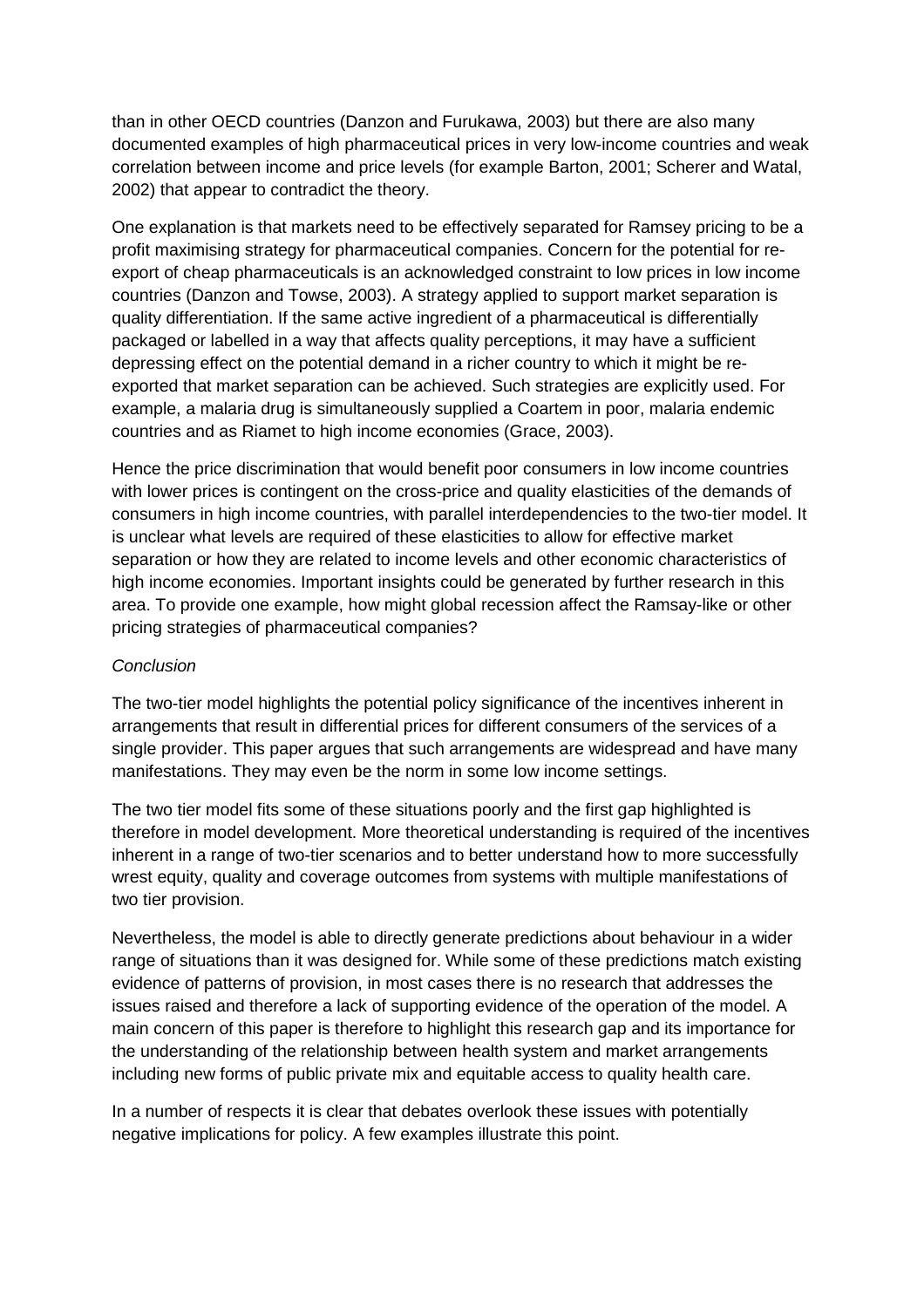Most equity analyses assume the same service is received from the same provider and equity is increased when there is a more even pattern of utilisation of a given mix of providers. Benefit Incidence Analysis (BIA) provides one example of this (ref). BIA treats an episode of health service utilisation as a unit of achieved use of resources. Differential use of resources within the facility is ignored, which would not be a problem if such differentiation were not systematic. Our analysis suggests it may be. There is some recognition of this limitation in the orthodox approach. For example, study in Bangladesh re-estimated BIA in order to understand the implications of gender differentiated service receipt (Ensor et al., 2003).

Similarly, standard approaches to quality of care measurement assume that it is adequate to use the provider facility as the unit of analysis. Donabedian (1980) provides the standard framework for quality of care measurement. The starting point of this measurement is 'structure' which measures the availability of infrastructure in a health facility, a measurement which is then combined with those of process and outcome to produce quality scores that can only be disaggregated to provider facility level. Greater attention to intrafacility quality differentiation will require the development of new quality of care measurement strategies.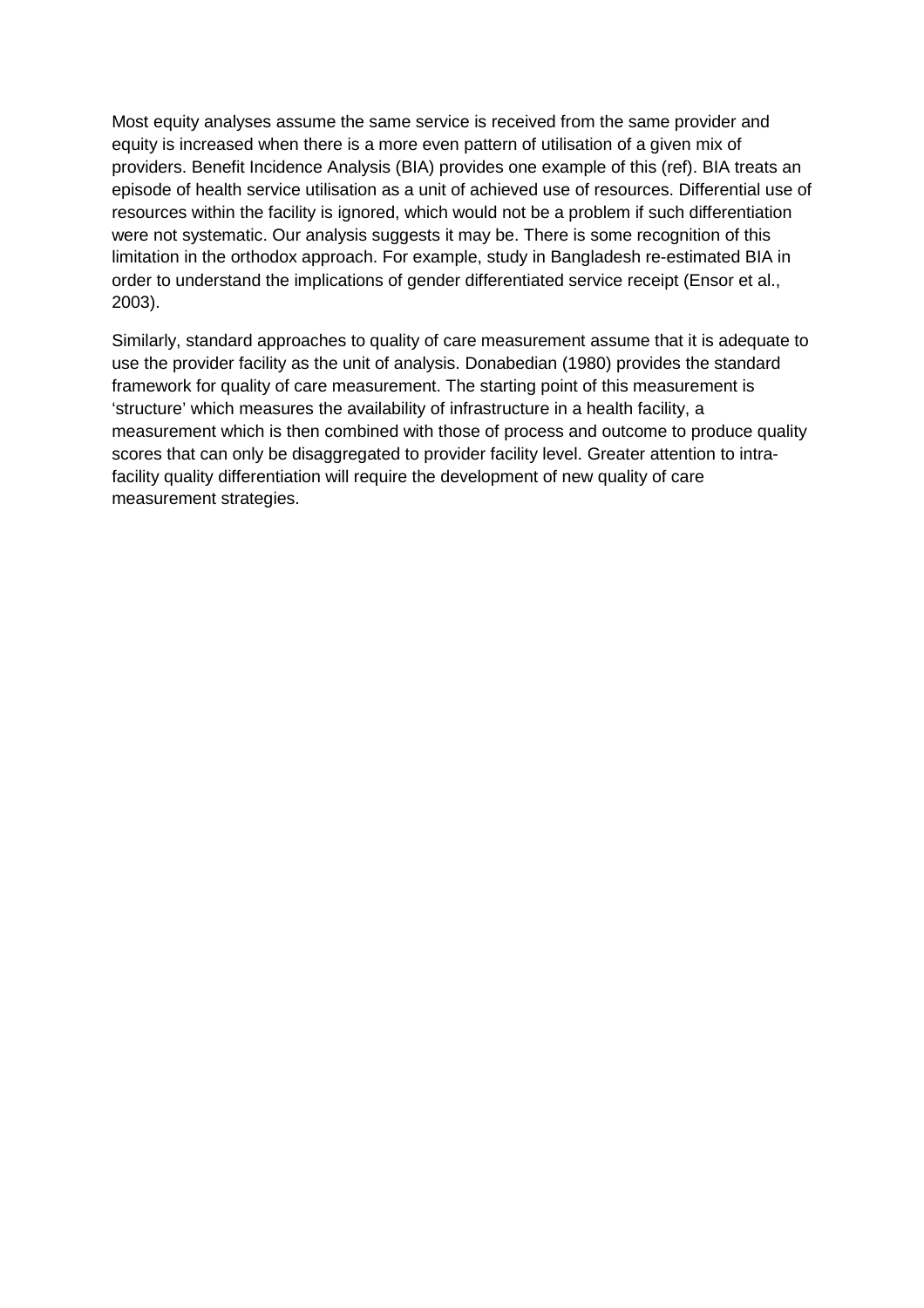#### *References*

Acharyya, R. (1998) Monopoly and product quality. Separating or pooling menu? *Economics Letters*, 61: 187-94

Barton, J. (2001) Differentiated pricing of patented products, Working Paper No. 63, Indian Council for Research on International Economic Relations at: http://www.icrier.org/pdf/barton63.PDF

Bitran, R., and Giedion, U. (2003) *Waivers and exemptions for health services in developing countries*, Social Protection Discussion Paper: Social Protection Unit, Human Development, Washington DC: The World Bank at:

http://siteresources.worldbank.org/SOCIALPROTECTION/Resources/SP-Discussion-papers/Safety-Nets-DP/0308.pdf

Blas, E. and Limbambala, E. (2001) User payment, decentralisation and health utilisation in Zambia, *Health Policy and Planning* 16 (Supplement 2), 19-28

Constantantos, C., and Perrakis, S. (1997) Vertical differentiation: entry and market coverage with multiproduct firms, *International Journal of Industrial Organisation*, 16: 81-103

Danzon, P.M and Furukawa, M.F. (2003) Prices and availability of pharmaceuticals: evidence from nine countries, *Health Affairs*, W3-534, 29<sup>th</sup> October at: http://healthaff.highwire.org/cgi/reprint/hlthaff.w3.521v1.pdf

Danzon, P.M and Towse, A. (2003) Differential pricing for pharmaceuticals: reconciling access, R&D and patents, *International Journal of Health Care Financing and Economics*, 3, 3, 183-205

Donabedian, A. (1980) *The definition of quality and approaches to its assessment*, Health Administration Press

Ensor, T., Hossain, A., Dave Sen, P., Ali, L., Shamin, A.B., and Moral, H. (2003) Geographic resource allocation in Bangladesh, in Yazbeck, A., and Peters, D.H. Health Policy Research in South Asia, building capacity for reform, Human Development Network, Health, Nutrition and Population Series, World Bank, Washington, D.C. at:

http://books.google.co.uk/books?hl=en&lr=&id=LrzJBCNUudEC&oi=fnd&pg=PA131&dq=bangladesh+benefitincidence-

analysis+gender+Ensor&ots=sCx\_oYdP2X&sig=Q7i9SJLLaX0zgpsUg4ljdNiAx4k#v=onepage&q=benefitincidence&f=false

Gabszewicz, J.J. and Thisse, J.F., (1980) Segmenting the market: the monopolist's optimal product mix. *Journal of Economic Theory*, 20, 340-59

Gilson, L., Russell, S. and Buse, K. (1995) The political economy of user fees with targeting: developing equitable health financing policy, *Journal of International Development,* 7, 3: 369- 401

Grace, C. (2003) *Equitable pricing of newer essential medicines for developing countries: Evidence for the potential of different mechanisms*, London Business School, at: http://bib1lp1.rz.tu-

bs.de/docportal/servlets/MCRFileNodeServlet/DocPortal\_derivate\_00001989/Equitable\_pricing\_newer\_essential \_medicines\_developing\_countries.pdf?hosts=local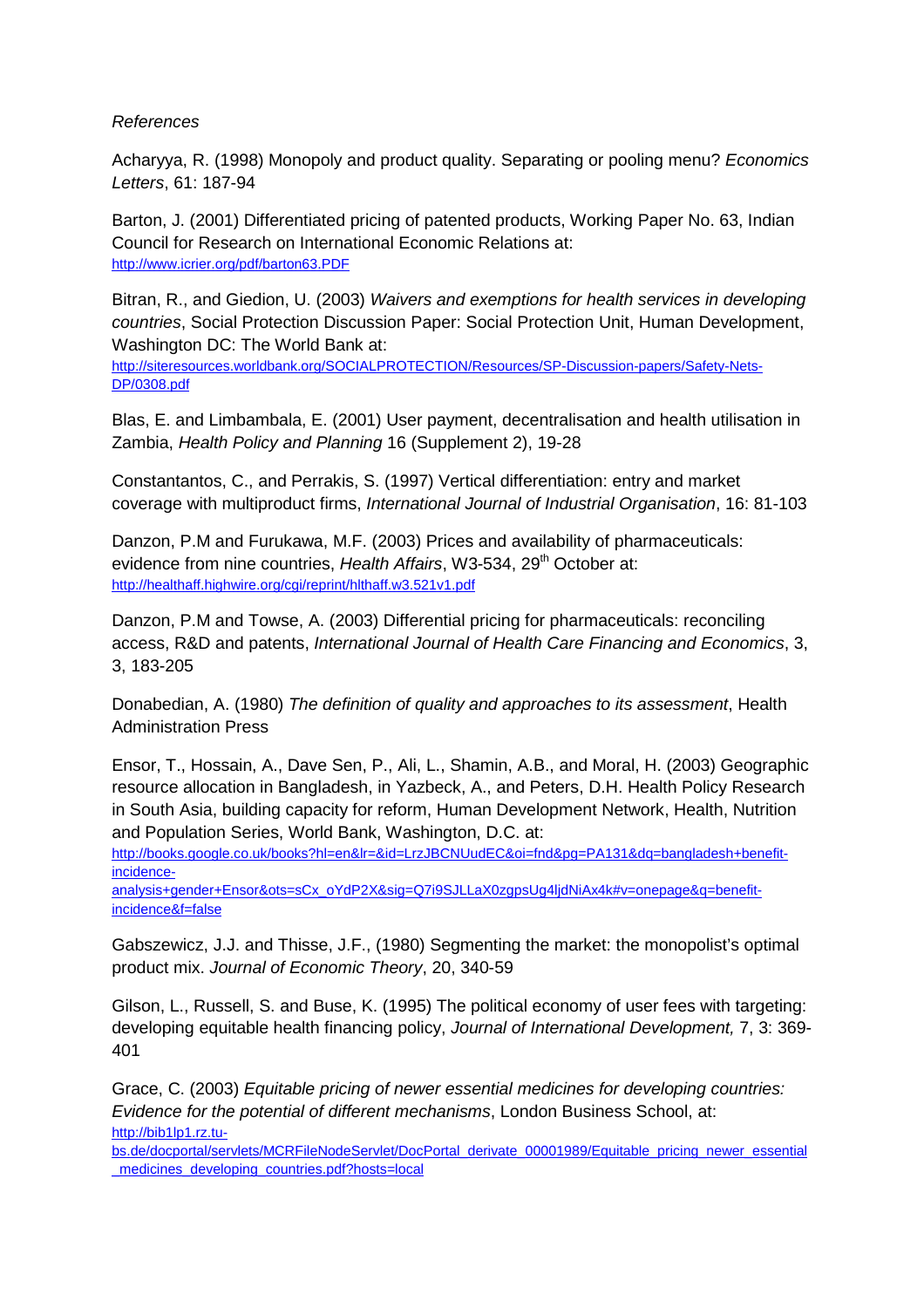Hardeman, W., Van Damme, W.,Van Pelt, M., Por, I., Kimvan, H. and Meessen B. (2004) Access to health care for all? User fees plus a health equity fund in Sotnikum, Cambodia, *Health Policy and Planning*, 19, 1: 22-32

Hecht, R., Overholt, C., and Holmberg, H. (1993) Improving the implementation of cost recovery for health: the case of Zimbabwe, *Health Policy*, 25, 3: 213-42

James, C.D, Hanson, K., McPake, B., Balabanova, D., Gwatkin, D., Hopwood, I., Kirunga, C., Knippenberg, R., Meessen, B., Morris, S.S. Preker, A., Souteraund, Y., Tibouti, A., Villeneuve, P., and Xu, K. (2006) To retain or remove user fees? Reflection on the current debate in low and middle income countries, *Applied Health Economics and Policy*, 5, 3: 137- 153

Kim, J.H and Kim, J.C (1996) Quality choice of multiproduct monopolist and spill-over effect, *Economics Letters*, 52: 345-52

Kutzin, J. (1994) *Experience with reform in the financing of the health sector*, World Health Organisation, Division of Strengthening Health Services, National health systems and policies unit.

Londoño, J.L. (1996) *Managed competition in the tropics*. Paper presented a the International Health Economics Association Inaugural Conference, Vancouver.

Mbaga Kida, T. (2009) *The systematic interaction of health care market and urban poverty in Tanzania*, PhD Thesis, International Institute of Social Studies, Erasmus University Rotterdam.

Mackintosh, M. and Tibandebage, P. (2007) Competitive and organisational constraints on innovation, investment and quality of care in a liberalized low-income health system: evidence from Tanzania, *The European Journal of Development Research*, 19, 1: 81-99

McPake, B., Asiimwe, D., Mwesigye, F., Ofumbi, M., Ortenblad, L., Streefland, P., Turinde, A. (1999) Informal economic activities of public health workers in Uganda: implications for quality and accessibility of care, *Social Science and Medicine*, 849-865

McPake, B., Yepes, F.J., Lake, S. and Sanchez, L.H. (2003) Is the Colombian health system reform improving the performance of public hospitals in Bogotá? *Health Policy and Planning*, 18. 2: 182-94

McPake, B., Hanson, K., Adam, C. (2007) Two-tier charging strategies in public hospitals: implications for intra-hospital resource allocation and equity of access to hospital services, *Journal of Health Economics*, 26, 3: 447-462

Mamdani, M., and Bangser, M. (2004) Poor people's experience of health services in Tanzania: a literature review, *Reproductive Health Matters*, 12, 24: 138-153

Mussa, M., and Rosen, S. (1978) Monopoly and product quality, *Journal of Economic Theory*, 18, 301-17.

Nyonator, F. and Kutzin, J. (1999) Health for some? The effects of user fees in the Volta region of Ghana, *Health Policy and Planning*, 14, 4, 329-341